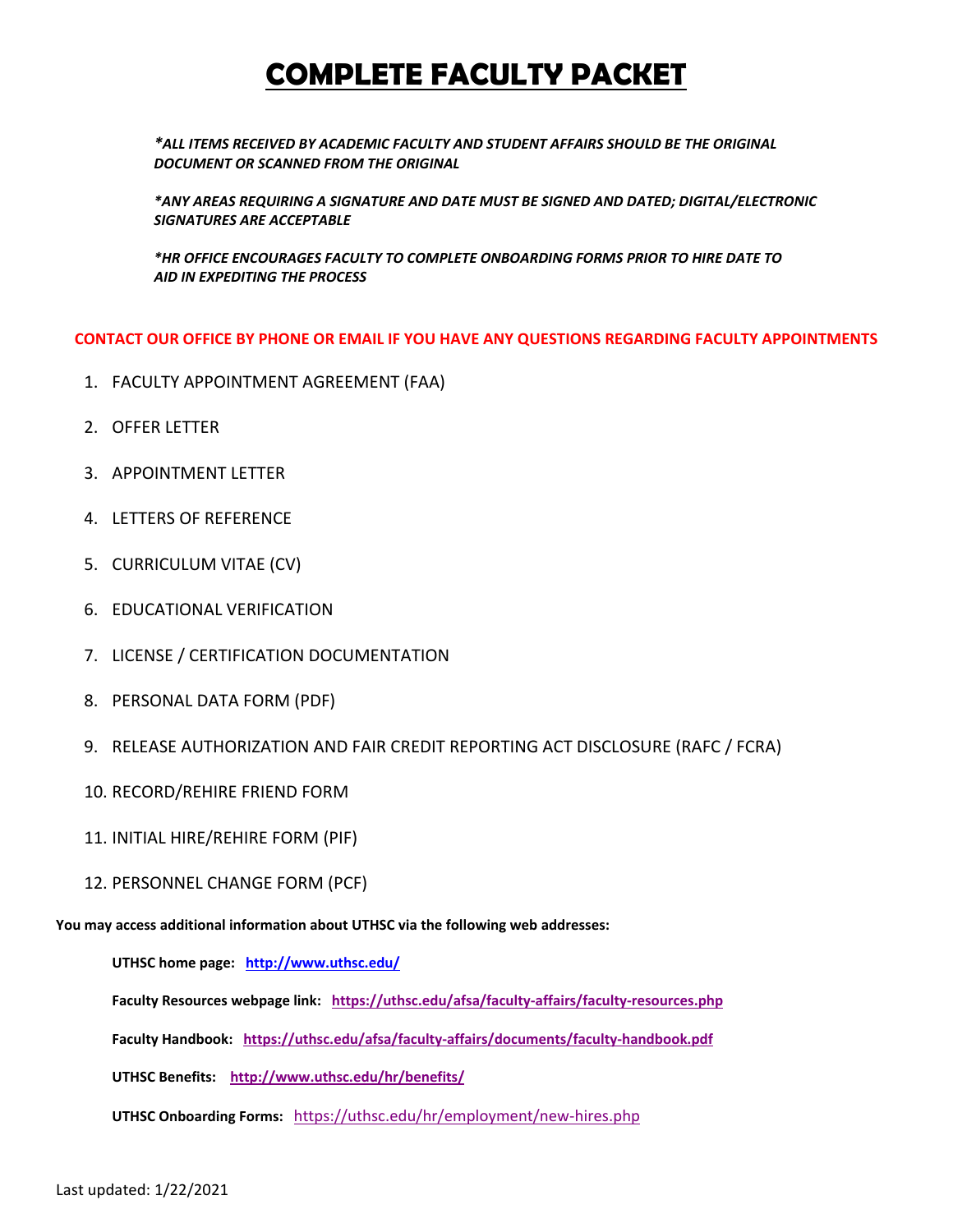## **1. FACULTY APPOINTMENT AGREEMENT (FAA)**

- ALL faculty are required to have an FAA completed (please use the most recent form version dated January 2021).
	- o Paid, non-paid volunteer/affiliate, term special pay (FAA done as non-paid volunteer), part time pay, full time pay
- Dates in FAA must coincide with dates in appointment letter.
	- o If faculty is on tenure track, please see below for review date calculations:
		- Calculations: FAA probationary period of **6 calendar years**
			- $\div$  Required 6 years
			- $\div$  Example: if effective start date is anywhere between January 1-Dec 31, 2021 (calendar year) then the tenure review date would be June 30, 2027.
			- as seen on FAA "…i.e., no later than **June 30, 2027**"
			- $\div$  The last year not accounted for is the work-out year. Once the tenure decision is made by June 30, 2027, and tenure NOT awarded, faculty will have between then and June 30, 2028 to adjust work arrangements.
- Be sure to appropriately fill out the effective period at the very bottom of the FAA.
	- o Volunteer/Friend and special-pay faculty should have no more than a **3 academic-year** span beginning from the effective start date.
		- If effective start date is between July 1, 2020 and June 30, 2021, the end date is June 30, 2023 / that totals 3 academic years
			- $\cdot \cdot$  Between July 1, 2020 and June 30, 2021 = 1<sup>st</sup> academic year
			- $\div$  July 1, 2021 June 30, 2022 = 2<sup>nd</sup> academic year
			- $\cdot$  July 1, 2022 June 30, 2023 = 3<sup>rd</sup> academic year
				- a. *Example: If start date is January 1, 2021, the volunteer appointment will be effective until June 30, 2023*
				- b. *Example: If start date is July 1, 2021, the volunteer appointment will be effective until June 30, 2024*
	- $\circ$  All other paid faculty should have an effective period beginning from the effective start date to the end of the current academic year. All academic appointments end on June 30, the end of the academic year.
		- **Example: start date is January 1, 2021** 
			- "…EFFECTIVE FOR THE PERIOD FROM January 1, 2021 UNTIL JUNE 30, 2021."
		- **Example: start date is July 1, 2021** 
			- **<sup>4</sup>** "... EFFECTIVE FOR THE PERIOD FROM July 1, 2021 UNTIL JUNE 30, 2022."
- If changing status due to promotion/position change, a revised appointment letter is needed even if there is no resultant change in pay.

# **2. OFFER LETTER**

- Should include details of potential pay and how it is to be distributed if coming from more than one source
- Must include area for faculty candidate to sign and date.

# **3. APPOINTMENT LETTER – all faculty**

- Dates in appointment letter must coincide with dates in FAA.
- Must include area for faculty candidate to sign and date.
- For Friend appointment with Special Pay, an additional, separate letter is required listing the specifics time period, dollar amount, number of students, etc.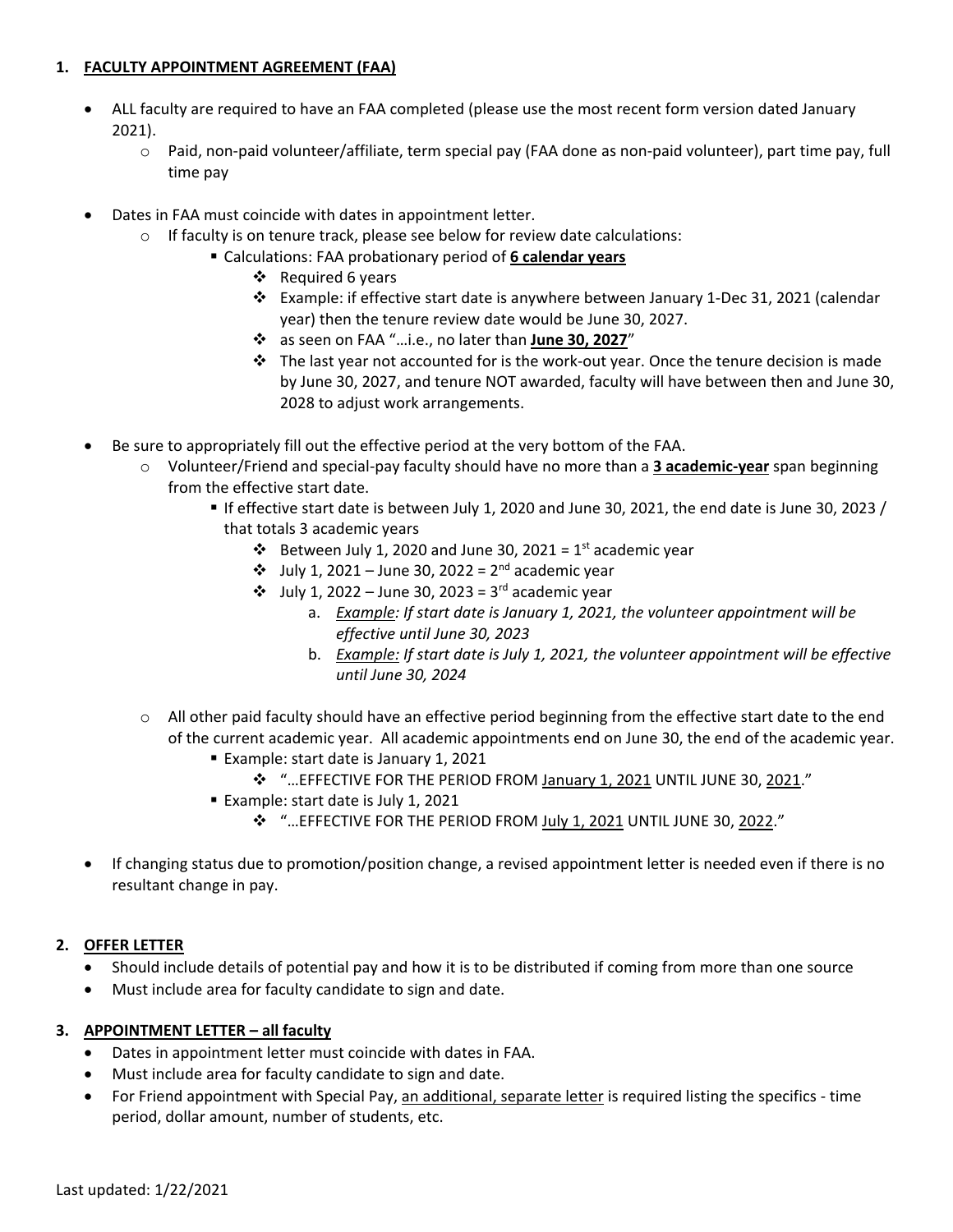- List of items to be included in the department/college offer and/or appointment letters to faculty and are required for hiring (only include applicable items for each person/position). Please see the Faculty Handbook for additional, detailed guidelines:
	- o An **official** transcript from the graduating institution of your doctoral or Terminal degree.
	- o Foreign trained MD's in a clinical role must provide their ECFMG (Education Commission for Foreign Medical Graduates) certificate.
	- o Credential evaluation (i.e., an agency such as World Education Services (WES) can be used to evaluate foreign transcripts and be sent directly to UTHSC. [https://www.wes.org/.](https://www.wes.org/)
		- Visit this site for the complete listing of approved agencies:<https://www.naces.org/> although other agencies may be used.
	- o If obtaining/maintaining an appropriate license is required, please state.
	- $\circ$  If obtaining/maintaining hospital privileges at a UT Teaching hospital is required, please state.
	- $\circ$  If obtaining/maintaining certification is required, please state.
	- o Documentation of training i.e., post-doctoral, fellowship, residency, etc. (transcript, form, or letter can be completed by institution, residency coordinator, etc.)
	- o Release authorization and Fair Credit Reporting Act Disclosure form must be completed and submitted for ALL faculty (paid or non-paid) and satisfactory result received, per University policy.

### **4. LETTERS OF REFERENCE**

- Make sure the reference letter has the signature of the person who initiated it and written on letter head.
- Be sure content is relevant to faculty member and their appropriate position.
- A minimum of two letters of reference are required.

### **5. CURRICULUM VITAE (CV)**

- Must be dated and current updated within 6 months of receipt.
- Must be TYPED.
	- $\circ$  If CVs arrive to your office handwritten please type it if legible or request a typed one from the faculty candidate.

### **6. EDUCATION VERIFICATION**

- OFFICIAL TRANSCRIPT: To be considered official, the transcript or credentialing must be sent directly from the university/institution to UTHSC – not to the student/faculty member, and preferably sent to Academic, Faculty and Student Affairs, 62 S. Dunlap, 400 Hyman, Memphis, TN 38163.
	- $\circ$  If the department/college receives the hard copy transcript, please forward the envelope and transcript to Academic, Faculty and Student Affairs.
	- $\circ$  Electronic transcripts are acceptable if coming directly from the institution. The email can be sent to [processing.faculty@uthsc.edu](mailto:processing.faculty@uthsc.edu) (AFSA) from the university/institution.
		- If it's preferable that the email(s) to download the transcript be sent directly to our office, where we can download correctly and save in the faculty folder.
	- $\circ$  If the electronic transcript message is sent to the college/department, it may be forwarded to our office, with the link and passcode to access the transcript, if you prefer that we download the transcript.

See below under "EDUCATION VERIFICATION" for further explanation

 See below under "EDUCATION VERIFICATION" for further explanation regarding these items.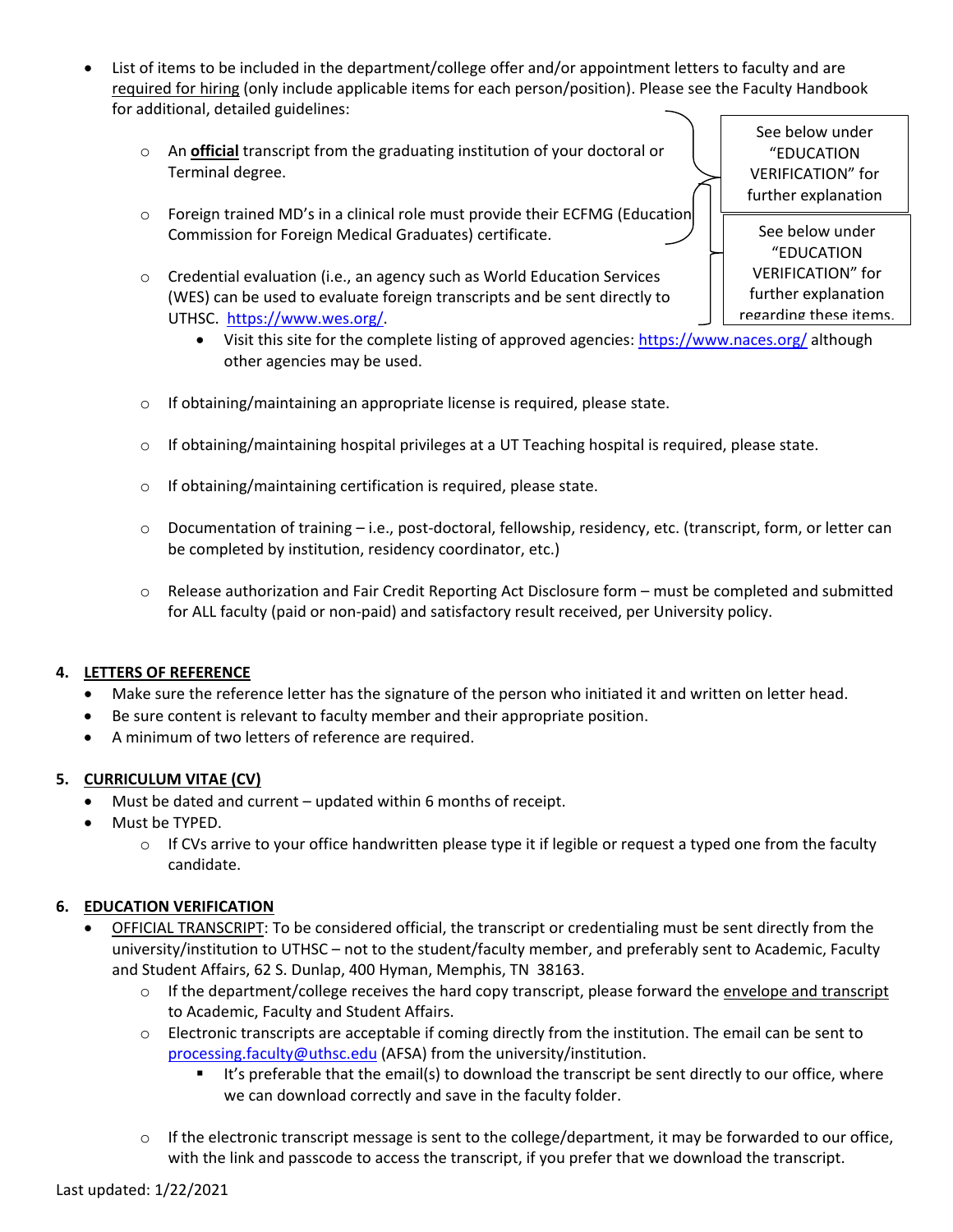- If the college or department receives and accesses the transcript, it must be downloaded and saved correctly, without showing 'copy' or 'printed' across the transcript (this download is not considered official and cannot be used for verification). Save as a PDF and forward to our office. Contact our office for questions about this process.
- $\circ$  If the transcript has any indication that it was issued to student, it will not be accepted by AFSA.
- CREDENTIAL (COURSE-BY-COURSE) EVALUATIONS: An agency such as World Education Services (WES) can be used to evaluate foreign transcripts and be sent direct to UTHSC. [https://www.wes.org/.](https://www.wes.org/)
	- o Visit this site for the complete listing of approved agencies: [https://www.naces.org](https://www.naces.org/) although there are other agencies that provide credential evaluations.
- ECFMG: Foreign trained MD's in a clinical role must provide their ECFMG (Education Commission for Foreign Medical Graduates) certificate.
- For transcripts, credential (course-by-course or degree) evaluations, or ECFMGs that have been requested/ordered prior to sending faculty packet to Academic, Faculty and Student Affairs, the process will not be delayed if documentation (email, fax, order #, etc.) from the university or agency used for the order is provided with the rest of the faculty's paperwork. Please make sure this type of documentation includes the date it was requested/ordered.

# **7. LICENSE / CERTIFICATION DOCUMENTATION**

- License/Certification documentation must list faculty's full name, license/certification #, and expiration date
- Make sure to follow up on licenses/certifications that come to you as pending or expired.
- Verification checks should be done via appropriate state verification sites. Make sure only the name of the faculty member you are handling is on the sheet. Narrow the search down to where only their name and information is visible prior to printing.
	- $\circ$  If the practitioner profile is available on the verification site, print that as well.

# **8. PERSONAL DATA FORM (PDF)**

• Make sure form is completely filled out and that faculty has signed and dated the form.

# **9. RELEASE AUTHORIZATION AND FAIR CREDIT REPORTING ACT DISCLOSURE (RAFC / FCRA)**

- Make sure form is completely filled out and that faculty has signed and dated the form.
- Social Security # is needed on this form for HR to perform the background check.

# **10. RECORD/REHIRE FRIEND FORM**

- To be done for those who ONLY hold faculty role that is unpaid (volunteer or affiliate)
- Use IRIS transaction: ZPHRRECORD000
- Be sure all information entered is consistent with appointment paperwork (social security number, birth date, etc.)

# **11. INITIAL HIRE/REHIRE FORM (PIF) – if applicable**

- All PIFs must be initially submitted to Human Resources. HR processes the PIF upon receipt of onboarding forms, then forwards to Academic, Faculty and Student Affairs for approval. Once the PIF is approved in Academic, Faculty and Student Affairs it will be forwarded to Finance and Operations. They are to be in our office no later than 3 days before Payroll deadlines.
	- $\circ$  Complete the Tenure section with the tenure status, tenure department cost center, rank and academic rank date.
- A PIF is required for new Friend appointments with Special Pay not the Friend form.

# **12. PERSONNEL CHANGE FORM (PCF) – if applicable**

Last updated: 1/22/2021